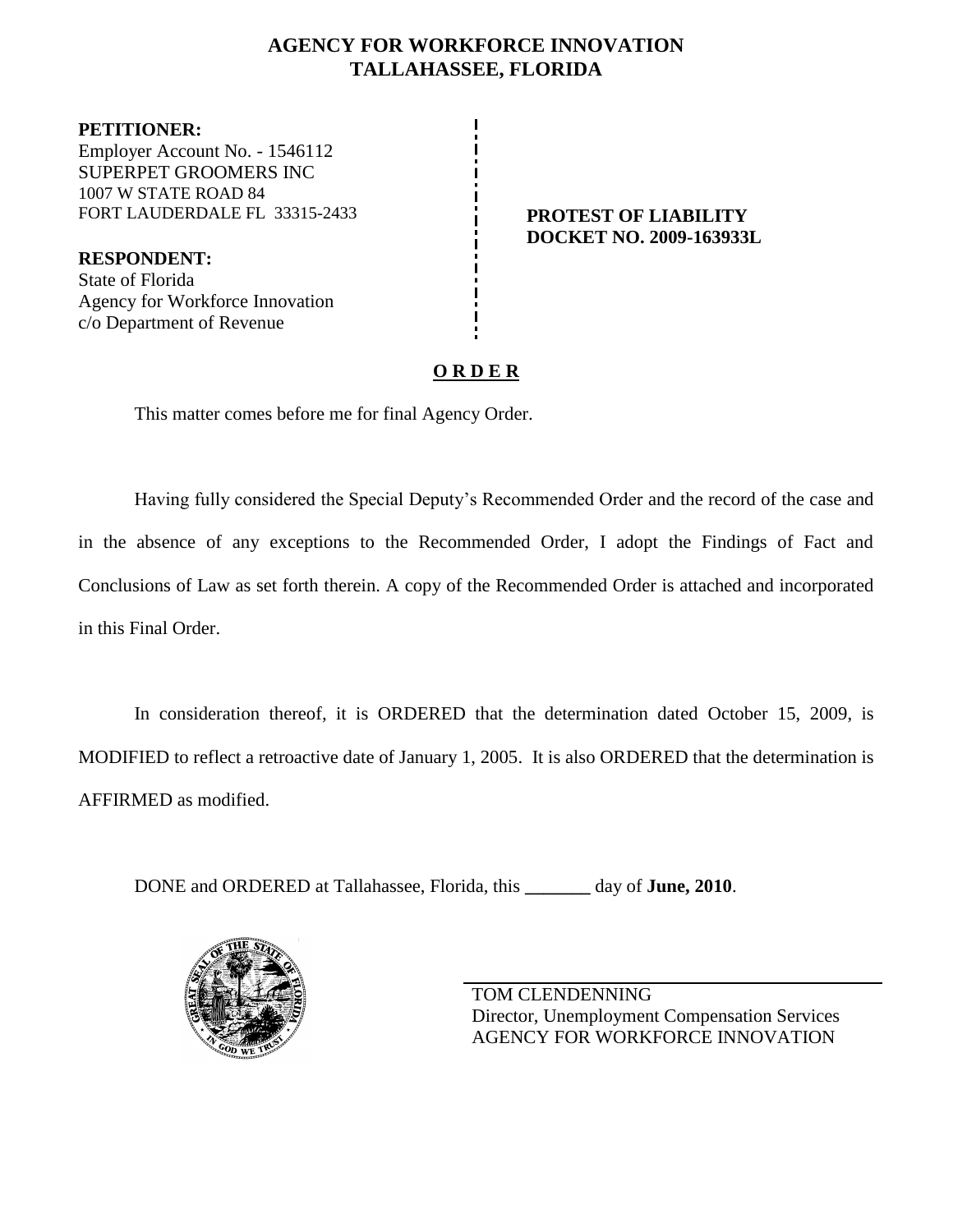## **AGENCY FOR WORKFORCE INNOVATION Unemployment Compensation Appeals**

MSC 345 CALDWELL BUILDING 107 EAST MADISON STREET TALLAHASSEE FL 32399-4143

### **PETITIONER:**

Employer Account No. - 1546112 SUPERPET GROOMERS INC DIANE MATTHEW 1007 W STATE ROAD 84 FORT LAUDERDALE FL 33315-2433

> **PROTEST OF LIABILITY DOCKET NO. 2009-163933L**

#### **RESPONDENT:**

State of Florida Agency for Workforce Innovation c/o Department of Revenue

# **RECOMMENDED ORDER OF SPECIAL DEPUTY**

TO: Director, Unemployment Compensation Services Agency for Workforce Innovation

This matter comes before the undersigned Special Deputy pursuant to the Petitioner's protest of the Respondent's determination dated October 15, 2009.

After due notice to the parties, a telephone hearing was held on March 24, 2010. The Petitioner, represented by the Petitioner's president, appeared and testified. A pet groomer testified as a witness. The Respondent was represented by a Department of Revenue Tax Specialist II.

The record of the case, including the recording of the hearing and any exhibits submitted in evidence, is herewith transmitted. Proposed Findings of Fact and Conclusions of Law were not received.

#### **Issue:**

Whether services performed for the Petitioner by the Joined Party and other individuals working as groomers/bathers constitute insured employment pursuant to Sections 443.036(19), 443.036(21); 443.1216, Florida Statutes, and if so, the effective date of the liability.

#### **Findings of Fact:**

- 1. The Petitioner is a corporation which was formed in approximately 1995 to operate a pet grooming business. The Petitioner registered for payment of unemployment compensation taxes effective October 1, 1997.
- 2. The Petitioner's president is active in the operation in the business and is the Petitioner's only acknowledged employee. The Petitioner's president grooms the dogs for the business. In addition, the Petitioner has used other individuals to bathe the dogs and to groom dogs since the inception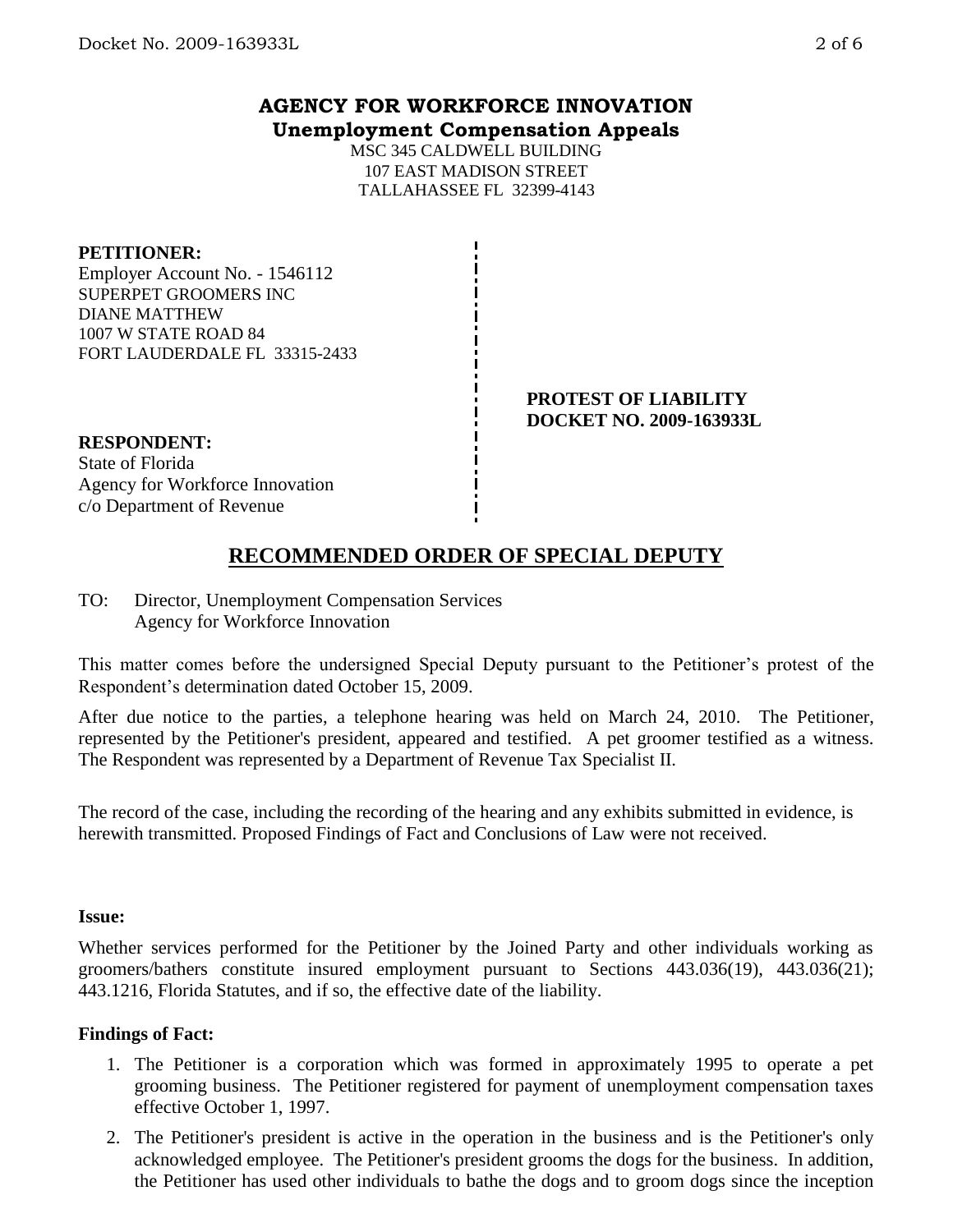of the business. The Petitioner is not interested in taking out taxes from the pay of the groomers and bathers because she does not want to deal with the paperwork. The Petitioner has classified all other workers, including the Joined Party, as independent contractors.

- 3. The Joined Party walked into the Petitioner's shop in March 2008 and asked for a job. At the time the Petitioner needed a bather and interviewed the Joined Party. The president asked the Joined Party if she was afraid of dogs and the Joined Party told the president that she had previous employment as a dog bather. The president did not feel that it was necessary to tell the Joined Party anything else about the job because bathing dogs is not "rocket science." The Petitioner offered the job to the Joined Party and the Joined Party accepted. The Petitioner and the Joined Party did not enter into any written agreement or contract.
- 4. The Joined Party began work on March 8, 2008. The hours of work were 8 AM until there were no more dogs to be bathed. The Petitioner kept track of the hours worked by the Joined Party and paid the Joined Party by the hour. The hourly rate of pay was determined by the Petitioner. The Petitioner paid the Joined Party on a weekly basis and did not withhold any taxes from the Joined Party's pay. The Petitioner did not provide any fringe benefits to the Joined Party. If the Joined Party washed a specified number of dogs in a day, the Petitioner paid a bonus to the Joined Party.
- 5. The Joined Party performed the work in the Petitioner's shop. The shop is small and the Joined Party worked approximately six feet from the president. The president and the Joined Party could see customers as the customers entered the shop, however, the Joined Party did not generally have any contact with the customers. The Joined Party did not have the authority to determine the amount of the customer charges and did not have authority to call the customers to tell the customers that the dogs were ready to pick up.
- 6. The Petitioner provided everything that was needed to perform the work. The Petitioner provided all of the tools, equipment, and supplies that were needed to perform the work. The Joined Party did not pay the Petitioner for use of the facilities, equipment, tools, or supplies.
- 7. The Petitioner determined the sequence in which the dogs were to be bathed. The Joined Party was required to inform the Petitioner when she completed bathing each dog.
- 8. The work performed by the Joined Party did not require any special skill or knowledge. The Petitioner's president worked alongside the Joined Party and observed the Joined Party as the Joined Party performed the work. The President also evaluated how well the Joined Party had bathed the dogs. The president found the Joined Party's work to be satisfactory and gave the Joined Party a pay increase. The Petitioner trained the Joined Party how to groom dogs. Generally, the Petitioner hires individuals to bathe dogs and subsequently trains the individuals to groom the dogs for the Petitioner.
- 9. Either party could terminate the relationship at any time without incurring liability. In August 2008 the Petitioner decided to give the Joined Party a pay raise because the Joined Party had completed training provided by the Petitioner. The Petitioner was going to tell the Joined Party about the pay raise on August 2, 2008, however, the Joined Party never returned to work.
- 10. The Joined Party filed an initial claim for unemployment compensation benefits effective July 5, 2009. A determination was issued holding that the Joined Party did not have wage credits from services performed for the Petitioner and the Joined Party filed a *Request for Reconsideration of Monetary Determination.* An investigation was conducted by the Department of Revenue and on October 15, 2009, the Department of Revenue issued a determination holding that the Joined Party and other individuals performing services for the Petitioner as groomers were the Petitioner's employees retroactive to April 1, 2008. The Petitioner filed a timely protest.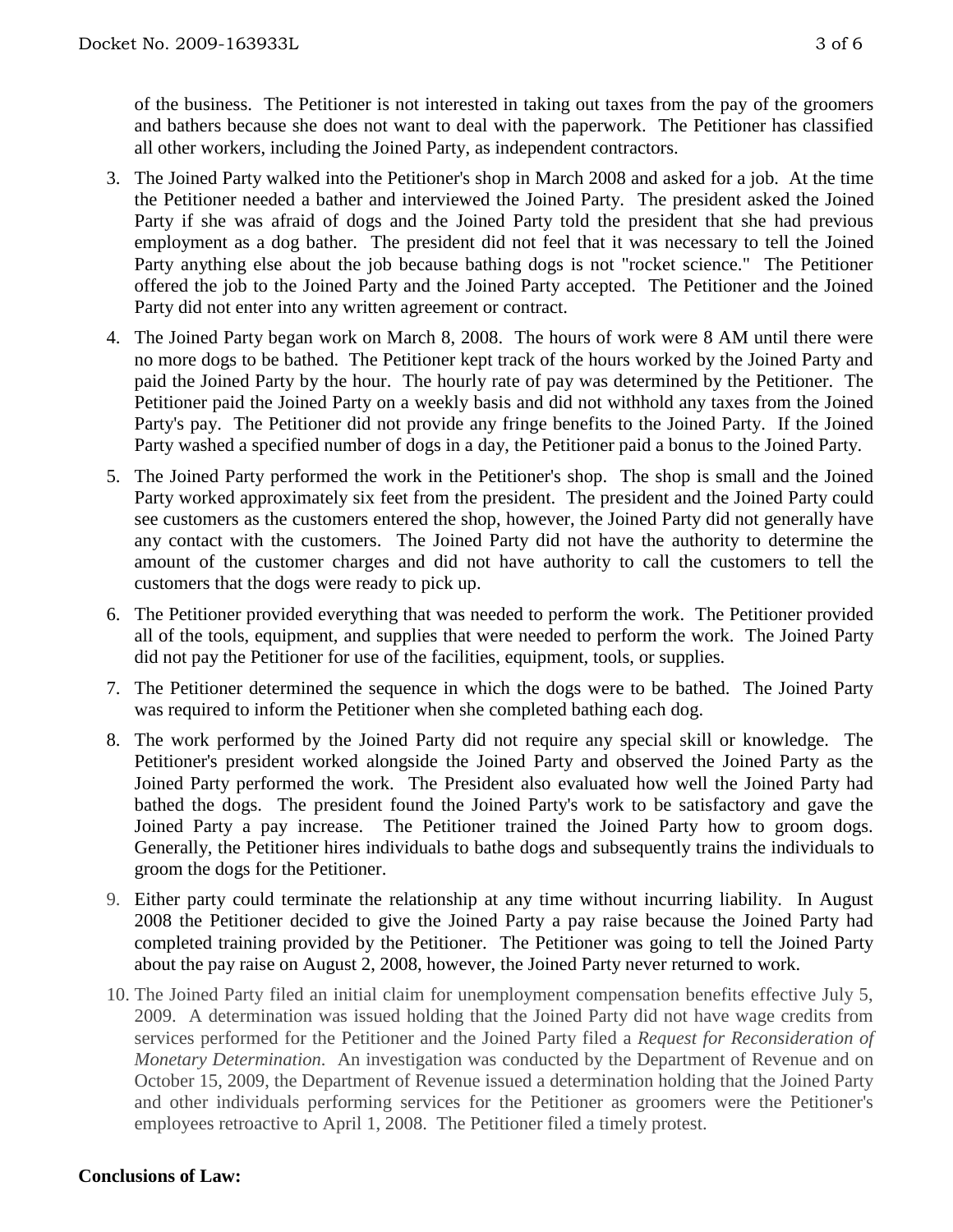- 11. The issue in this case, whether services performed for the Petitioner constitute employment subject to the Florida Unemployment Compensation Law, is governed by Chapter 443, Florida Statutes. Section 443.1216(1)(a)2., Florida Statutes, provides that employment subject to the chapter includes service performed by individuals under the usual common law rules applicable in determining an employer-employee relationship.
- 12. The Supreme Court of the United States held that the term "usual common law rules" is to be used in a generic sense to mean the "standards developed by the courts through the years of adjudication." United States v. W.M. Webb, Inc., 397 U.S. 179 (1970).
- 13. The Supreme Court of Florida adopted and approved the tests in 1 Restatement of Law, Agency 2d Section 220 (1958), for use to determine if an employment relationship exists. See Cantor v. Cochran, 184 So.2d 173 (Fla. 1966); Miami Herald Publishing Co. v. Kendall, 88 So.2d 276 (Fla. 1956); Magarian v. Southern Fruit Distributors, 1 So.2d 858 (Fla. 1941); see also Kane Furniture Corp. v. R. Miranda, 506 So.2d 1061 (Fla. 2d DCA 1987).
- 14. Restatement of Law is a publication, prepared under the auspices of the American Law Institute, which explains the meaning of the law with regard to various court rulings. The Restatement sets forth a nonexclusive list of factors that are to be considered when judging whether a relationship is an employment relationship or an independent contractor relationship.
- 15. 1 Restatement of Law, Agency 2d Section 220 (1958) provides:
	- (1) A servant is a person employed to perform services for another and who, in the performance of the services, is subject to the other's control or right of control.
	- (2) The following matters of fact, among others, are to be considered:
		- (a) the extent of control which, by the agreement, the business may exercise over the details of the work;
		- (b) whether or not the one employed is engaged in a distinct occupation or business;
		- (c) the kind of occupation, with reference to whether, in the locality, the work is usually done under the direction of the employer or by a specialist without supervision;
		- (d) the skill required in the particular occupation;
		- (e) whether the employer or the worker supplies the instrumentalities, tools, and the place of work for the person doing the work;
		- (f) the length of time for which the person is employed;
		- (g) the method of payment, whether by the time or by the job;
		- (h) whether or not the work is a part of the regular business of the employer;
		- (i) whether or not the parties believe they are creating the relation of master and servant;
		- (j) whether the principal is or is not in business.
- 16. Comments in the Restatement explain that the word "servant" does not exclusively connote manual labor, and the word "employee" has largely replaced "servant" in statutes dealing with various aspects of the working relationship between two parties.
- 17. In Department of Health and Rehabilitative Services v. Department of Labor & Employment Security, 472 So.2d 1284 (Fla. 1<sup>st</sup> DCA 1985) the court confirmed that the factors listed in the Restatement are the proper factors to be considered in determining whether an employer-employee relationship exists. However, in citing La Grande v. B&L Services, Inc., 432 So.2d 1364, 1366 (Fla. 1st DCA 1983), the court acknowledged that the question of whether a person is properly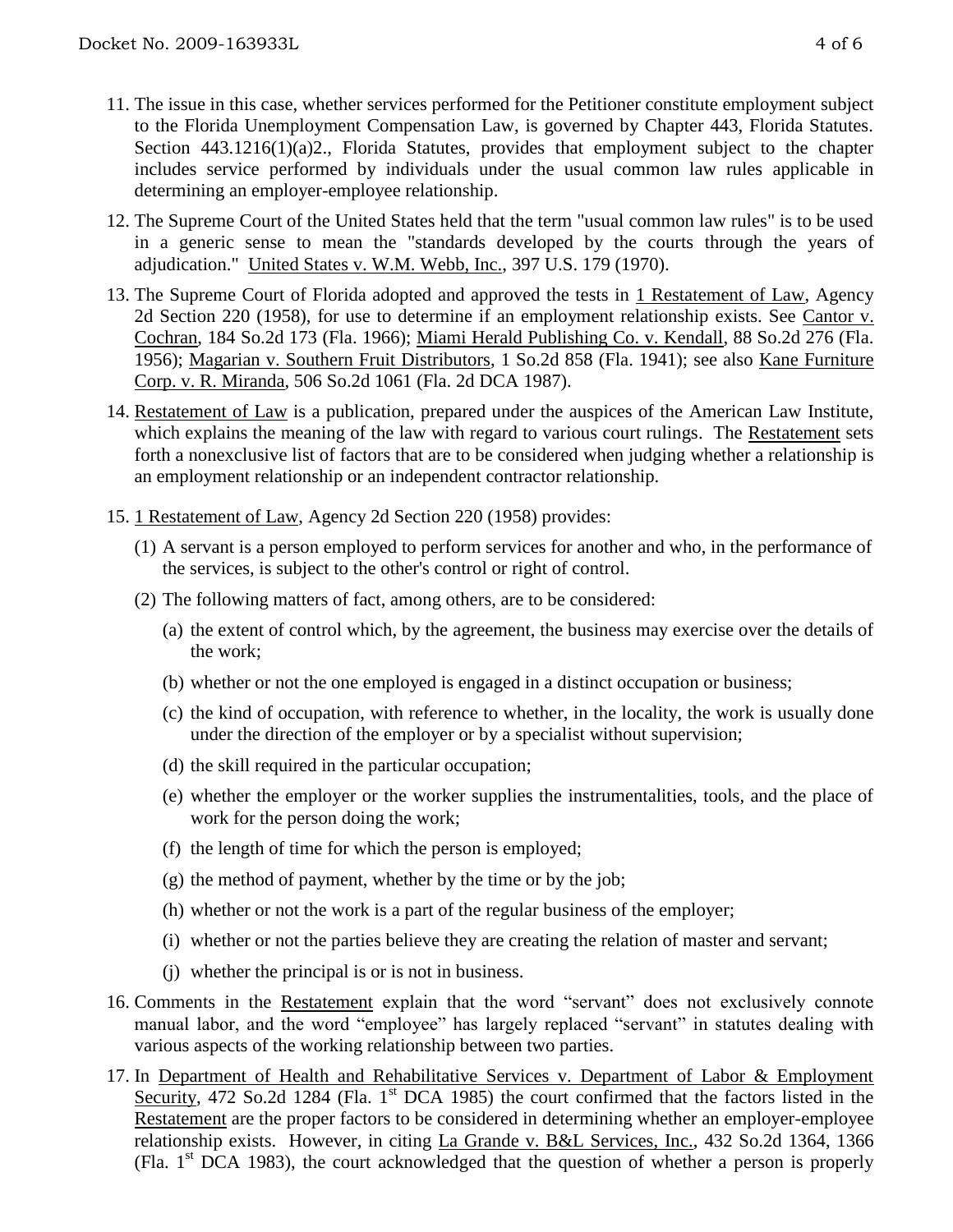- 18. The only agreement between the parties in this case was a verbal agreement that the Joined Party would bathe dogs for the Petitioner. No evidence was presented to show the existence of an agreement that the Joined Party would perform services as an independent contractor. However, even if the parties had a verbal agreement to that effect, a statement in an agreement that the relationship is that of independent contractor is not dispositive of the issue. Lee v. American Family Assurance Co. 431 So.2d 249, 250 (Fla. 1<sup>st</sup> DCA 1983). The Florida Supreme Court commented in Justice v. Belford Trucking Company, Inc., 272 So.2d 131 (Fla. 1972), that while the obvious purpose to be accomplished by an agreement is to evince an independent contractor status, such status depends not on the statements of the parties but upon all the circumstances of their dealings with each other.
- 19. The Petitioner's business is the grooming of dogs. The work performed for the Petitioner by the Joined Party, the bathing of dogs, was not separate and distinct from the Petitioner's business but was a necessary and integral part of the business. The Petitioner provided the place of work and all equipment, tools, and supplies that were needed to perform the work. The Joined Party did not generally have contact with the dog owners, the Petitioner's customers. The Petitioner determined the amounts charged to the dog owners for the bathing and grooming of the dogs.
- 20. The Petitioner supervised the Joined Party's work and determined the sequence that the dogs were to be bathed. The Petitioner unilaterally determined the method and rate of pay. Based on the Petitioner's evaluation of the Joined Party's performance, the Petitioner increased the hourly rate of pay. The Petitioner was also going to increase the pay in August 2008 even though the Joined Party was never informed of that decision. The fact that the Petitioner chose not to withhold payroll taxes from the pay does not, standing alone, establish an independent contractor relationship.
- 21. Bathing dogs is not "rocket science" and does not require any special knowledge or skill. The greater the skill or special knowledge required to perform the work, the more likely the relationship will be found to be one of independent contractor. Florida Gulf Coast Symphony v. Florida Department of Labor & Employment Sec., 386 So.2d 259 (Fla. 2d DCA 1980)
- 22. The working relationship between the Petitioner and the Joined Party was a continuing relationship rather than for a specified period of time. The Joined Party worked every week for a period of approximately five months. Either party had the right to terminate the relationship at any time without incurring liability. These facts reveal the existence of an at-will relationship of relative permanence. In Cantor v. Cochran, 184 So.2d 173 (Fla. 1966), the court in quoting  $1$ Larson, Workmens' Compensation Law, Section 44.35 stated: "The power to fire is the power to control. The absolute right to terminate the relationship without liability is not consistent with the concept of independent contractor, under which the contractor should have the legal right to complete the project contracted for and to treat any attempt to prevent completion as a breach of contract."
- 23. The Petitioner controlled what work was performed, where it was performed, when it was performed, and how it was performed. The Petitioner controlled the financial aspects of the relationship. In Adams v. Department of Labor and Employment Security, 458 So.2d 1161 (Fla. 1st DCA 1984), the Court held that if the person serving is merely subject to the control of the person being served as to the results to be obtained, he is an independent contractor. If the person serving is subject to the control of the person being served as to the means to be used, he is not an independent contractor. It is the right of control, not actual control or interference with the work which is significant in distinguishing between an independent contractor and a servant. The Court also determined that the Department had authority to make a determination applicable not only to